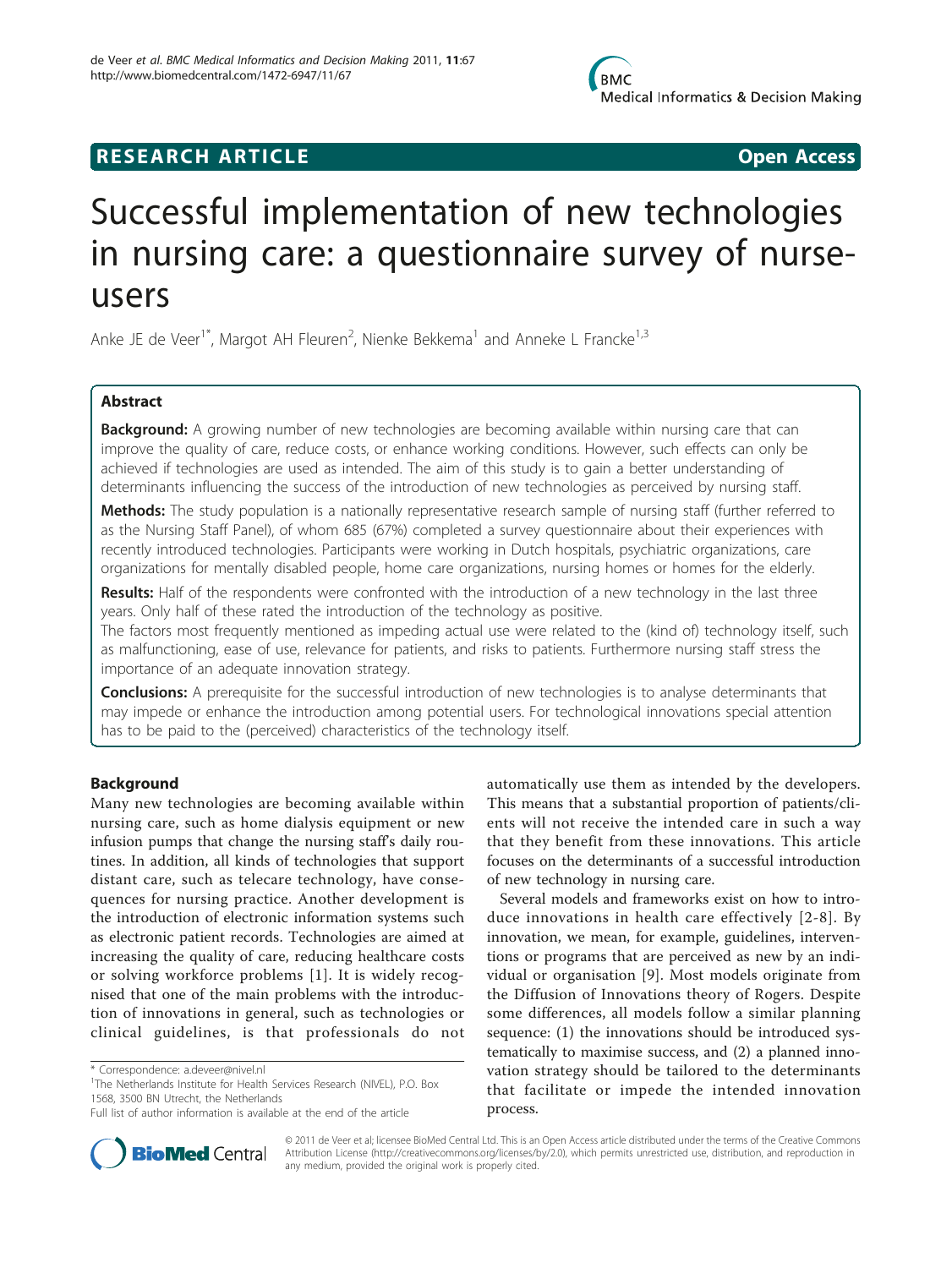<span id="page-1-0"></span>For the current study we used a framework which was originally developed for analysing determinants of innovation processes in health care [[3\]](#page-10-0). From 1999 to 2002 a literature review on determinants of innovation processes was performed in which only empirical studies (n = 57) were included. Subsequently, a Delphi study among 44 implementation experts (researchers, programme managers, and consultants/advisors) was conducted to achieve consensus on the determinants identified from the literature review. The results of the literature review matched those found in the Delphi study. This resulted in a list of 50 potentially relevant determinants. Since 2002, the framework and the list of 50 determinants have been used for research on the introduction of several innovations in health care, in the Netherlands as well as abroad [[10-13](#page-10-0)].

The framework is presented in Figure 1. The righthand section of Figure 1 shows the four main stages in innovation processes. Dissemination means that every professional is actually supplied with the innovation. At the adoption stage, the professional will develop a positive or negative intention to use the innovation. During the implementation stage, the professional tries to use the innovation in daily practice and experiences what working with the innovation means. Finally, there is the continuation stage, in which working with the innovation becomes routine practice.

The four main stages can be thought of as critical phases when the desired change may or may not occur. The transition from one stage to the next can be affected positively or negatively by various factors or

"determinants" (left-hand section of Figure 1), which can be divided into four categories [[2,3\]](#page-10-0):

1) the innovation itself - in this article the technology to be introduced; determinants are, for example, the involvement of potential users in developing the technology, the perceived complexity of the technology or the relative benefits it offers compared with the current situation. For example new technologies that are perceived as easy to use or compatible with the current working situation are more likely to be used.

2) the (potential) user of the technology - in this case nursing staff; user determinants include the knowledge or skills needed to use the technology, outcome expectations or perceived support by colleagues or management. For example nurses who feel capable (selfefficacy) of working with a new technology are more likely to use the innovation.

3) the organization; determinants include staff turnover, staff capacity, resource allocation or the decision making process in the organization. For example, sufficient time and staff availability will positively influence the uptake of new technologies.

4) the socio-political context; examples of determinants are rules, legislation, (anticipated) patient cooperation or (anticipated) patient satisfaction. For instance, structural funds that are made available at the early stage of the innovation process can boost the use of the new technology, or patients' willingness to cooperate.

Although the nursing staff play a crucial role in the innovation process, they do not work in isolation and

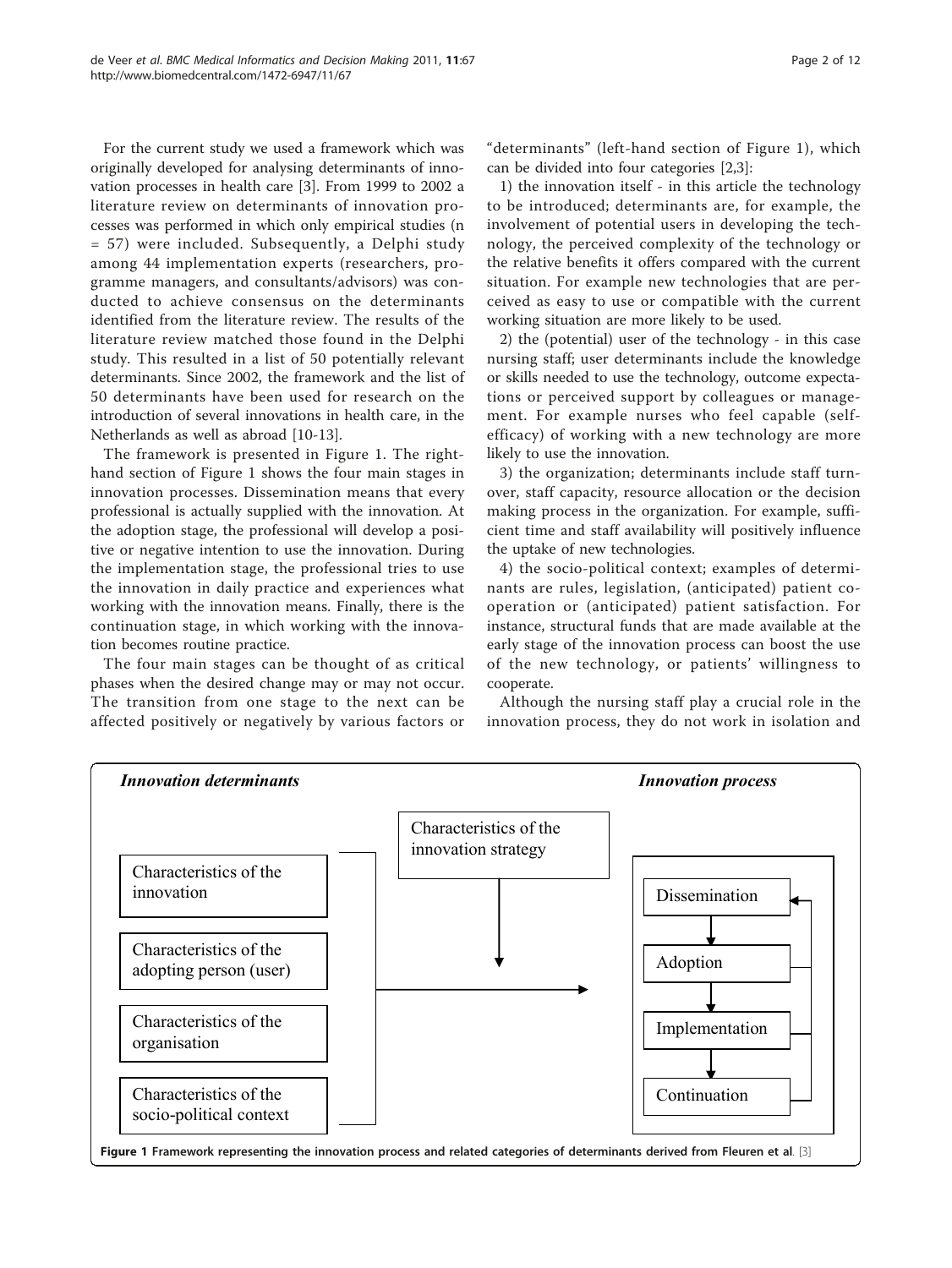are part of an organisation, which in turn is part of a larger environment. For these reasons, the characteristics of the organisation and the socio-political context in which the organisation operates should also be taken into account. This is also stressed by other authors [[14-](#page-10-0)[18\]](#page-11-0).

In the model the perception of the (potential) user plays a crucial role. If e.g. a user says time-constrains is a problem for using the technology, so be it. Even if we could argue that this user has objectively the same amount of time compared to colleagues who do use the technology. If we ignore these perceptions we know that change will not occur. So, pointing out e.g. the technology is evidence-based or has no shortcoming will not alter the adoption or this specific user.

A detailed understanding of critical determinants is a prerequisite for designing an innovation strategy that can achieve real change (middle of Figure [1\)](#page-1-0). If a determinant analysis is not conducted and/or the applied innovation strategy does not take the relevant determinants into account, the innovation process could fail [\[2](#page-10-0)-[4](#page-10-0)[,19](#page-11-0)]. One reason for failure is if the applied innovation strategy focuses on determinants that are irrelevant to the innovation process. Secondly, the chosen strategies may be inappropriate as a way of steering the relevant determinants of the innovation process. If for example nurses lack knowledge of how to use the technology, training might be a good innovation strategy. However, if time constraints are the issue, training will not solve this problem.

We applied these insights to the present study.

#### Aim

The aim of this study is to gain a better understanding of the determinants influencing the success or failure of the innovation process of new technologies as perceived by nursing staff.

Research questions:

1. What kinds of technologies have recently been introduced in Dutch nursing care and how do nursing staff value the way these are introduced (innovation process)?

2. What determinants impede or enhance the introduction of new technologies according to nursing staff? More specifically, which are the determining characteristics of (a) the technology; (b) nursing staff members as (potential) users; (c) the organization, and (d) the socio-political context?

# Methods

#### Participants

The study population is a nationally representative research sample of nursing staff in the Netherlands,

further referred to as the Nursing Staff Panel. The Panel consists of a permanent group of Nursing Assistants (NAs) and Registered Nurses (RNs) who agree to fill in a postal questionnaire twice a year on average. In the Netherlands, NAs have three years of professional training. RNs are educated at two different levels and comprise nurses at associate degree level (3-3.5 years of professional training) and nurses at bachelor degree level (at least 4 years of professional training).

Candidates for the Nursing Staff Panel were recruited from a random sample of nursing staff registered with the National Employee Insurance Agency, where all Dutch employees are required to be insured. This Agency, which has the addresses of all employees in Dutch health care as well as their job titles, asked a random sample of nursing staff whether they were willing to participate in the Panel. The Panel coordinator (AdV) selected 1, 018 individuals to form the Nursing Staff Panel, making the selection in such a way that members represent the nursing staff in the largest health care sectors in the Netherlands, i.e. hospitals, psychiatry, care for mentally disabled people, home care, nursing homes and homes for the elderly. The age and gender of the selected group correspond to the age and gender of the population of Dutch nursing staff. This representative group makes up the Nursing Staff Panel. The questionnaire was sent to all 1, 018 members of the Panel in January 2009, followed by two reminders, about 14 and 28 days later.

A total of 685 panel members completed a postal questionnaire about the use of technology (response rate 67%). Most respondents (89%) delivered direct patient care exclusively, while 11% were also involved in management tasks (nursing staff members with only management tasks were excluded from the Panel). The respondents were employed to work 24 hours a week on average (standard deviation (sd) 8 hours) and had been working in care for an average of 21 years (sd 9 years). Most respondents were female (90%). We compared the respondents and non-respondents and found no statistically significant differences in the percentages of females in both groups ( $p > .05$ ), although we did find a statistically significant difference in age: the nonrespondents were younger (average age 43 years) than the respondents (average age 45 years, sd 9 years). Nonetheless, the Panel is largely representative of all Dutch NAs and RNs working in the Netherlands.

#### **Ouestionnaire**

The questionnaire (additional file [1](#page-10-0)) addressed technologies that had been introduced in the past three years, such as sensors, electronic monitoring of medical data, telecare and electronic patient records. In order to obtain an overview of recently introduced new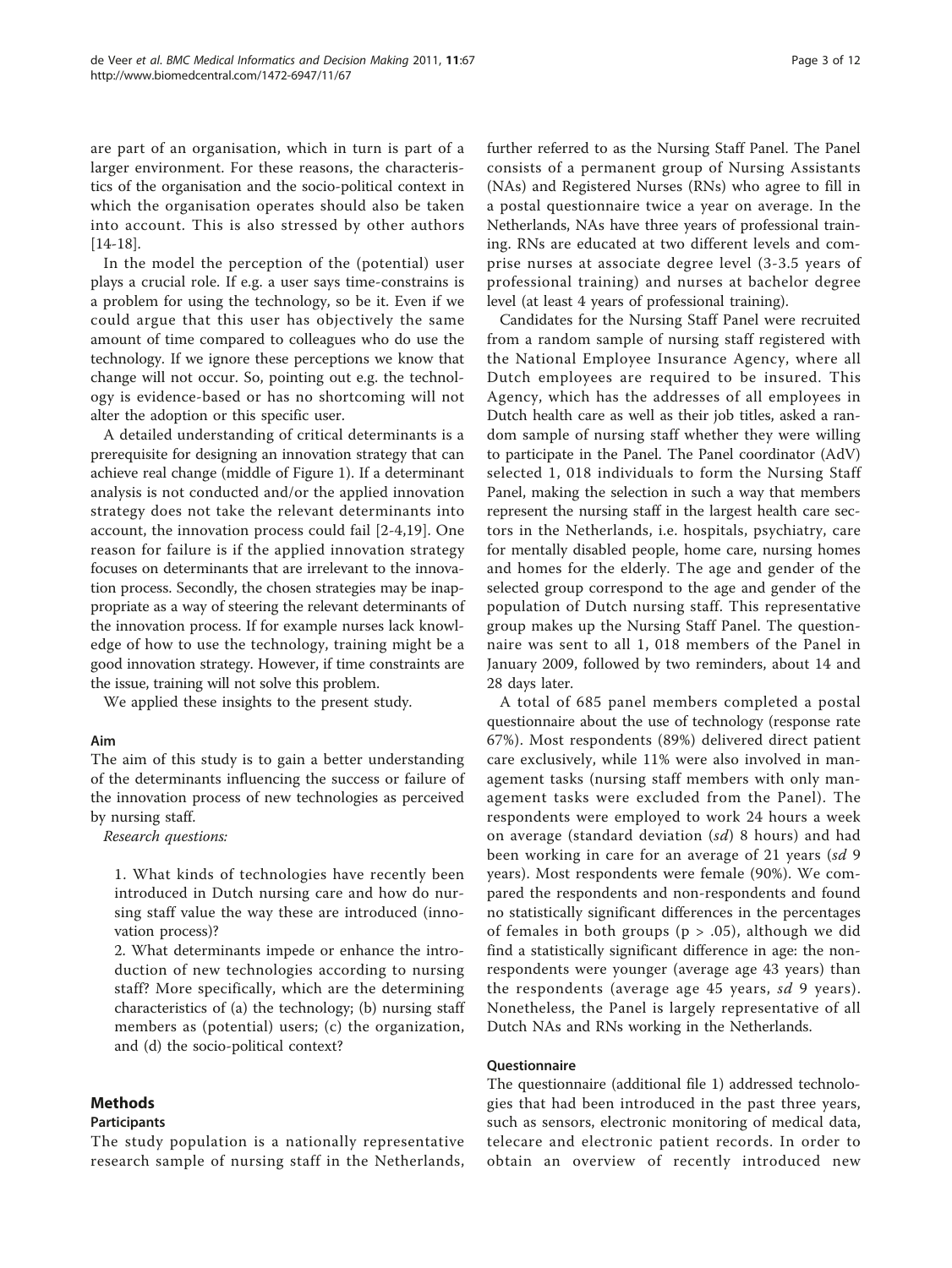technologies, respondents were first asked whether a new technology had been introduced in the team during the previous three years (yes/no). If the answer was 'yes' the respondent was asked to write a short description of the new technology (open-ended question).

The evaluation of the introduction addressed three main issues. First, a forced-choice question was asked on how they evaluated the introduction process of the new technology (answered on a 5-point Likert scale, ranging from 'very good' to 'very bad'). Then, two openended questions were asked regarding what were the 1) enhancing factors in the uptake of the technology and 2) impeding factors in the uptake of the technology.

The face validity and content validity of the draft questionnaire were assessed individually by five experts in the field of nursing care: two researchers in this field, two individuals with considerable practical knowledge of working as a nurse, and one representative of the Ministry of Health. They were asked to comment individually on the face validity and content validity of the questionnaire and to judge whether the questions and possible answers were unequivocal. This resulted in minor modifications to the questionnaire. The questionnaire (in Dutch) can be obtained on request from the first author.

#### Ethical considerations

As this was a questionnaire-based study with nursing staff and without patient involvement, no approval by an ethics committee is required in the Netherlands. Study participation was voluntary. Responses were anonymous and non-traceable to individual nurses.

#### Coding and analyses

The new technologies that the respondents described encompassed a total of 25 different technologies, showing that nursing staff have experienced a diversity of new technologies. The authors discussed the differences and similarities of these technologies and decided to construct three main clusters. The first cluster comprises electronic information systems such as electronic patient records, digital nursing plans and electronic medical records. The technologies within this cluster involve digital data storage. The second cluster comprises technologies designed for distant care such as telecare and telemedicine. These technologies require the use of a computer in the communication between professional and patient. The third cluster concerns medical devices such as infusion pumps, heart defibrillators, heart rate monitors, and respiratory care devices. For the proper application of these devices a certain expertise is needed. The authors decided that the remaining technologies could not be further clustered. Examples are in/out touch systems that register the time the nurse is in the patient's room, washing without water (with disposable wash cloths), and a new call-for-help system.

The coding of the determinants was as follows. The answers to the two open-ended questions concerning determinants of the introduction process of 50 randomly chosen respondents were originally coded by two researchers (AdV and MF) independently. This resulted in an intercoder reliability of 81%. Differences in interpreting the codes were discussed until consensus was reached. Based on the discussions, the description of each code was made more precise and examples were added to the coding system. To maximize the reliability of the codes the researcher who coded the remaining answers (AdV) discussed the codes with another researcher (MF) whenever there was any doubt (approximately 10% of all codes). The coding system was based on the original list of 50 possible determinants of Fleuren et al. [\[3](#page-10-0)](see appendix). These determinants are clustered in the four main categories of determinants mentioned in the introduction (also Figure [1\)](#page-1-0). However, while coding the data it appeared that the respondents often did not make a clear distinction between determinants related to the organisation or to the socio-political context. For instance, when they indicated there was a lack of money to implement the innovation it remained unclear whether the organisation spent too little money on the introduction or whether the organisation did not receive enough money in general from the government, insurance company or other stakeholders in order to introduce new technologies. Therefore these two categories were combined into a broad category 'organisational and political context'. This is in line with later publications of Fleuren et al. [[20](#page-11-0)], in which the authors specify several determinants which are related to both the level of the organisation and the socio-political context. Respondents did not always focus only on determinants but also on the chosen innovation strategy. Of the 857 different elements mentioned by the respondents, 518 (i.e. 60.4%) are determinants and 339 (i.e. 39.6%) are characteristics of the innovation strategy. Elements related to the innovation strategies were separately coded using existing taxonomies where possible [[10,](#page-10-0)[21\]](#page-11-0), and the results are presented in separate tables. The coding followed the same procedure as the determinants: after coding the answers on the two questions of 50 respondents the intercoder reliability was 86%. Subsequently one researcher (AdV) coded the answers and discussed doubtful codes with another researcher (MF).

For the answers to the questions descriptive analyses were used. Chi-square tests were performed to explore the relationship between the introduction and the determinants that influence the introduction and the kind of technology that was introduced as well as the health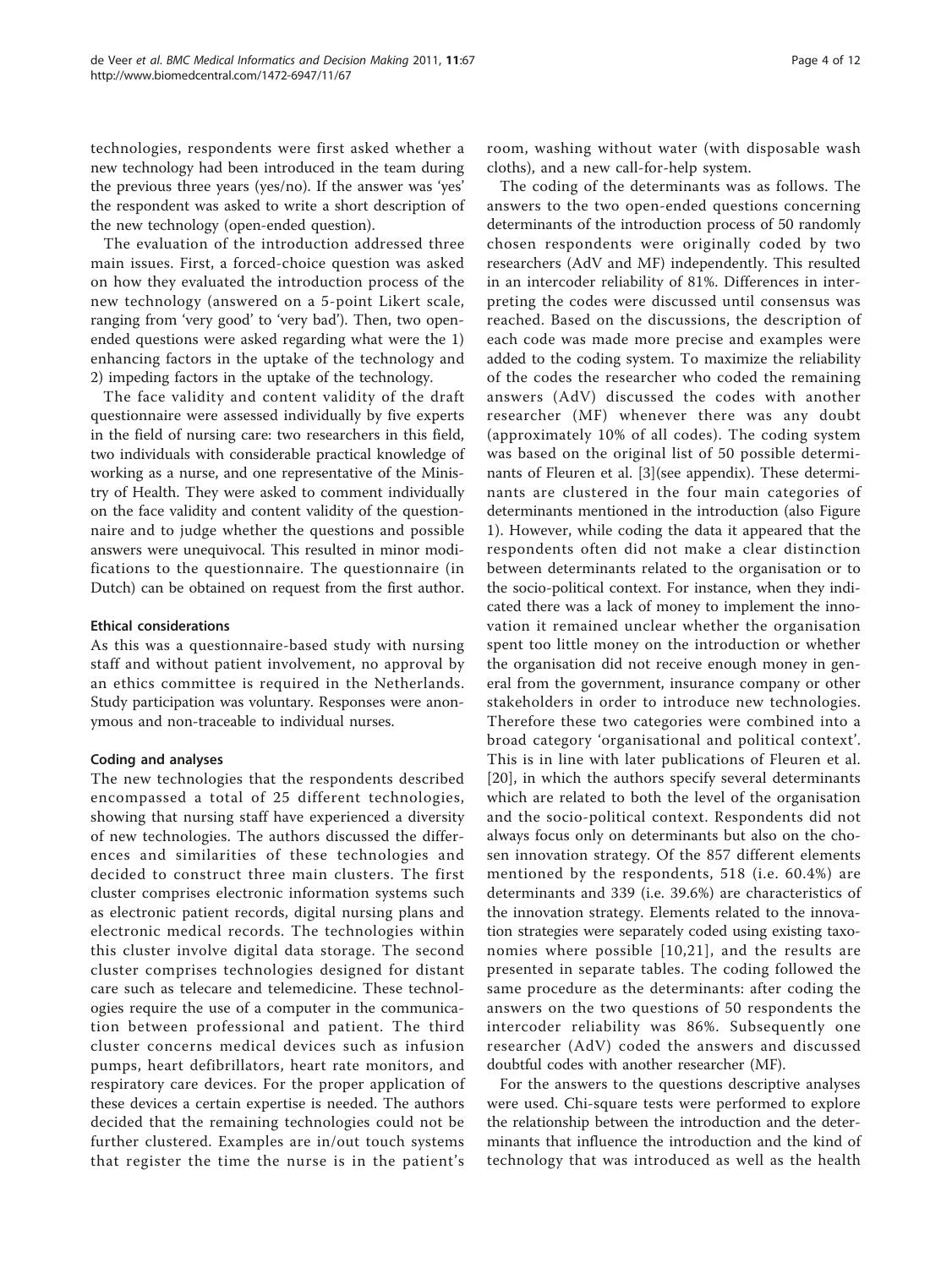care sector in which the introduction took place. The analyses were performed using Stata 10.1.

# Results

# New technologies and evaluation of the introduction process

Nearly half of the respondents  $(45.4\%, n = 311)$  had experienced the introduction of a technological innovation in the previous three years, each respondent describing one technology. Most frequently mentioned (37.3%) were electronic information systems. Introduction of distant care technology was cited by 14.2% of the respondents and 12.5% of the respondents referred to the introduction of a medical device. The other technologies (36.0%) were wide-ranging and could not be further classified into an umbrella category. There is a strong association between kind of technology and the health care sector of the respondent (chi square  $(12)$  = 116.76,  $p < .001$ ). Respondents who mentioned electronic information systems most often (78.6%) worked in hospitals, psychiatry, nursing homes and homes for the elderly. This also applies to the not further classified examples (67.9%). The examples of distant care were mainly (70.4%) mentioned by those working in home health care, nursing homes and homes for the elderly. Most examples of medical devices (77.5%) were cited by respondents in hospitals.

When asked to give an evaluation of the introduction process for the new technology, half of the nursing staff perceived the introduction process as good or even very good (table 1). The evaluation is not related to the kind of technology introduced (chi square  $(12) = 14.27$ , p = .284, not in table), nor to the health care sector (chi square  $(16) = 16.67$ ,  $p = .407$ , not in table)

#### Impeding and enhancing determinants

A total of 518 determinants influencing the introduction process were mentioned. Twice as many were impeding  $(n = 347, 67.0%)$  compared to enhancing determinants (n = 171, 33.0%) (table [2](#page-5-0)).

The table shows that most determinants relate to the technology itself (57.1% of all codes). Determinants relating to the organisation/context (24.1% of all codes)

Table 1 Nursing staff's evaluation of the introduction process of the technology ( $n = 307$ , 4 missing)

| <b>Evaluation</b> | $\%$ |
|-------------------|------|
| very good         | 4.6  |
| good              | 46.6 |
| moderate          | 32.2 |
| bad               | 10.6 |
| very bad          | 5.9  |
| Total             | 100  |

and the (potential) user, in this case nursing staff (18.7% of all codes), were mentioned more or less equally. Enhancing and impeding determinants were almost equally distributed among the three categories of determinants.

Chi square tests were used to explore relationships between the kind of new technology that was introduced (i.e. electronic information systems, distant care, medical devices, other technologies) and the perceived categories of relevant determinants of the innovation process.

Of the six chi square tests (for every category of enhancing and of impeding determinants), two resulted in a statistically significant test score ( $p < .05$ , not in table), implying a relationship between the kind of technology and the perceived enhancing determinants within the technology itself and impeding determinants within the organisational and political context. Respondents reporting about distant care devices more frequently (46.5%) referred to enhancing factors relating to the technology than respondents reporting about the other kinds of technologies (23.6%); specifically, they more often mentioned the relative advantages of distant care for the patients as a facilitating factor. Respondents who reported about the introduction of an electronic information system most often (35.1% versus 18.1% of the other respondents) mentioned impeding characteristics within the organisational and political context, such as not enough computers to use the new system.

No statistically significant relationships were found between health care sector and the categories of determinants mentioned by the respondents (no table).

Below, we will elaborate on the main categories of determinants.

# Determinants related to the technology

Most remarks concerned the perceived (lack of) relative advantage of the new technology and technical shortcomings of the new technology (table [3\)](#page-5-0). The uptake of technologies that were perceived as clearly advantageous for the nurse, was more straightforward. These advantages may be professional, financial, time saving, more job satisfaction etc. For example, nurses experienced considerable time saving with an electronic system for communicating lab results, rendering telephone calls unnecessary. On the other hand if nurses saw no advantage in the technology or even perceived disadvantages, they were generally less motivated to actually use it. One example is when nurses were given hand-held computers for sending and receiving information, linked to a central system. This was experienced as unpleasant since it substantially reduced personal contact with colleagues.

Dysfunctional technology was mentioned in 25.1% of the introduction processes as an impeding determinant. Clearly, nursing staff said not to use a new technology if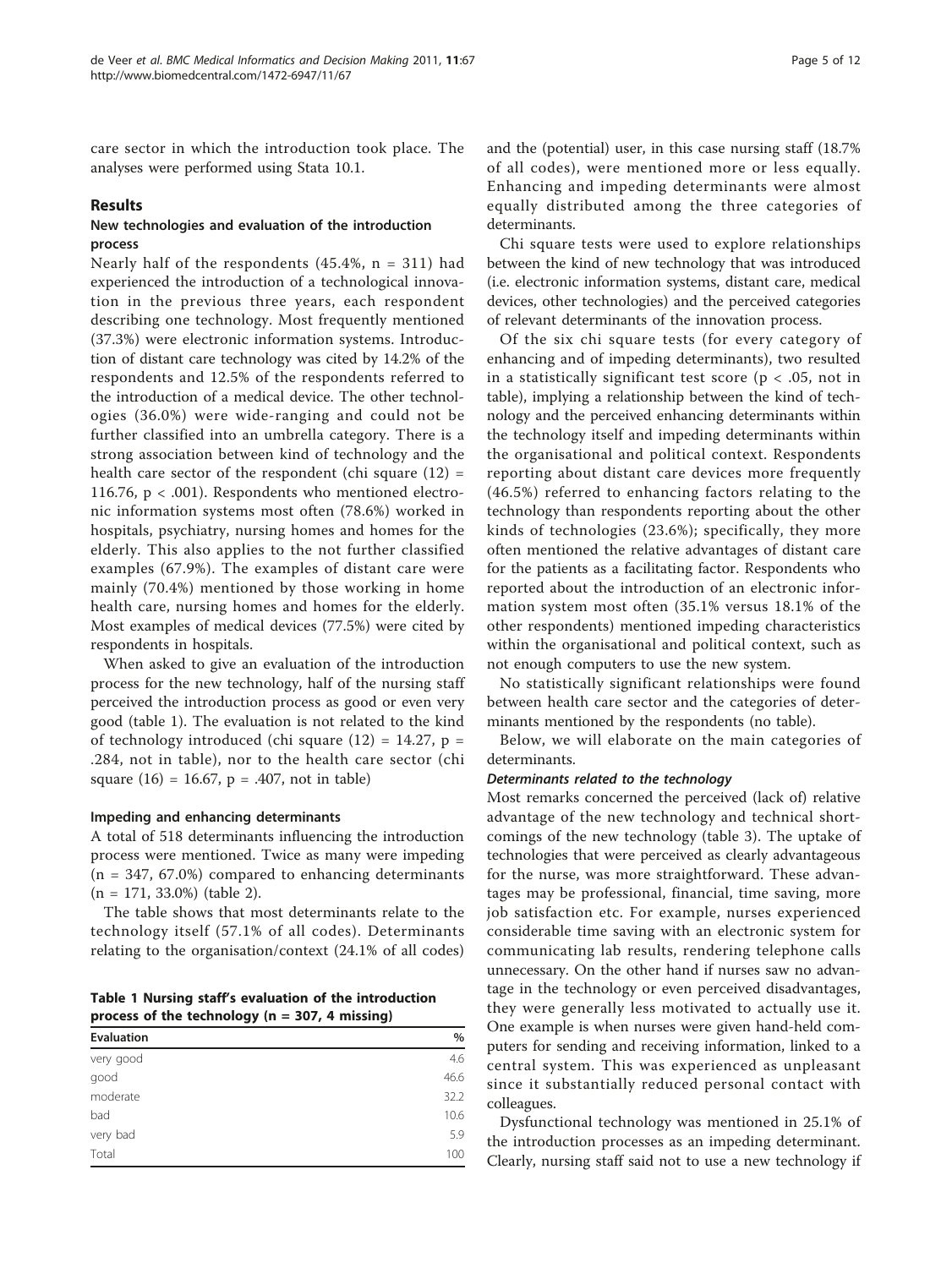| Characteristics of the               | enhancing n | $\%$ | impeding n | $\frac{0}{0}$ | total n | $\%$ |
|--------------------------------------|-------------|------|------------|---------------|---------|------|
| Technology                           | 96          | 56.1 | 200        | 57.6          | 296     | 57.1 |
| (Potential) user                     | 30          | 7.5  | 67         | 19.3          | 97      | 18.7 |
| Organisational and political context | 45          | 26.3 | 80         | 23.7          | 125     | 24.1 |
| Total                                |             | 100  | 347        | 100           | 518     | 100  |

<span id="page-5-0"></span>Table 2 Number and percentage of determinants of the innovation process mentioned by nursing staff ( $n = 311$ ) as enhancing and impeding in each category of determinants

it malfunctioned or if necessary functionalities were missing in their perception. Nursing staff often encounter such problems. An example mentioned was the introduction of new infusion pumps in a hospital for administering gyrostatic drugs. These pumps could not be used because an essential function was missing according to the respondent. A remote care system transpired to be unreliable since it did not always react when it was meant to. Nursing staff who visited patients at home referred to an electronic key system used to unlock the front door. In rainy weather this didn't always work and the nurse could not enter the patient's home.

If nurses perceived the technology as being easy to use, this enhanced the uptake of the technology.

Conversely, if the technology was perceived as being difficult to use, this was cited as a barrier. For example, home telecare mainly consists of an audio-visual connection between the patient and professionals, generally nurses. Some nurses perceived the system as complex and difficult to learn. Therefore they were not very willing to use the technology.

The perceived (potential) relevance of the new technology for the patient was mentioned as playing a role in the success of 11.9% of the introduction processes, either as facilitating or as impeding its introduction. When nursing staff thought the patient would benefit from the new technology, they were more willing to actually use it. The opposite was also found: when the anticipated benefits for the patient were thought to be

Table 3 Most frequently (at least 3% of the respondents or 10 times) mentioned enhancing and impeding determinants of the innovation process in each category of determinants ( $n = 311$ )

|                                                                    | Domain enhancing (n times mentioned, %)                                                                    | impeding (n times mentioned, %)                                                                                               | total <sup>1</sup><br>n | $\%$    |
|--------------------------------------------------------------------|------------------------------------------------------------------------------------------------------------|-------------------------------------------------------------------------------------------------------------------------------|-------------------------|---------|
| technology                                                         |                                                                                                            |                                                                                                                               |                         |         |
|                                                                    | - relative advantage: the technology is perceived as<br>advantageous (48, 15.4%)                           | - relative advantage: the technology is not perceived as<br>advantageous (51, 16.4%)                                          | 89                      | 28.6    |
|                                                                    |                                                                                                            | - the technology is (still) dysfunctional, contains bugs (78, 25.1%)                                                          | 78                      | 25.1    |
|                                                                    | - the technology is easy to use (18, 5.8%)                                                                 | - the technology is not easy to use (26, 8.4%)                                                                                | 44                      | 14.1    |
|                                                                    | - the relevance of the technology for the patient is high<br>$(25, 8.0\%)$                                 | - the relevance of the technology for the patient is low or not<br>clear (13, 4.2%)                                           | 37                      | 11.9    |
|                                                                    |                                                                                                            | - the technology carries risks for the patient compared with the<br>existing situation (11, 3.5%)                             | 11                      | -3.5    |
| (potential) user                                                   |                                                                                                            |                                                                                                                               |                         |         |
| - support from colleagues in using the technology<br>$(14, 4.5\%)$ | - lack of support from colleagues in using the technology<br>$(15, 4.8\%)$                                 | 29                                                                                                                            | 9.3                     |         |
|                                                                    |                                                                                                            | - lack of skills needed to use the technology (28, 9.0%)                                                                      | 29                      | 9.3     |
|                                                                    |                                                                                                            | - lack of support from other health professionals in using the<br>technology (10, 3.2%)                                       | 13                      | 4.2     |
|                                                                    | organisational and political context                                                                       |                                                                                                                               |                         |         |
|                                                                    | - nursing staff are involved in the development of the<br>technology and/or innovation strategy (14, 4.5%) | - nursing staff are not (sufficiently) involved in the development<br>of the technology and/or innovation strategy (24, 7.7%) |                         | 36 11.6 |
|                                                                    | - enough time available to adopt and use the<br>technology (14, 4.5%)                                      | - not enough time available to adopt and use the technology<br>$(12, 3.9\%)$                                                  | 26                      | -8.4    |
|                                                                    |                                                                                                            | - not enough resources made available to adopt and use the<br>technology (e.g. equipment, manuals) (21, 6.8%)                 | 23                      | -7.4    |

<sup>1</sup>total number of respondents referring to the determinant as either impeding or facilitating. The total n is not always the sum of the numbers in the first and second column since (1) a determinant can be mentioned as both enhancing and impeding by the same person, (2) categories mentioned less than 10 times are not displayed in the first and second column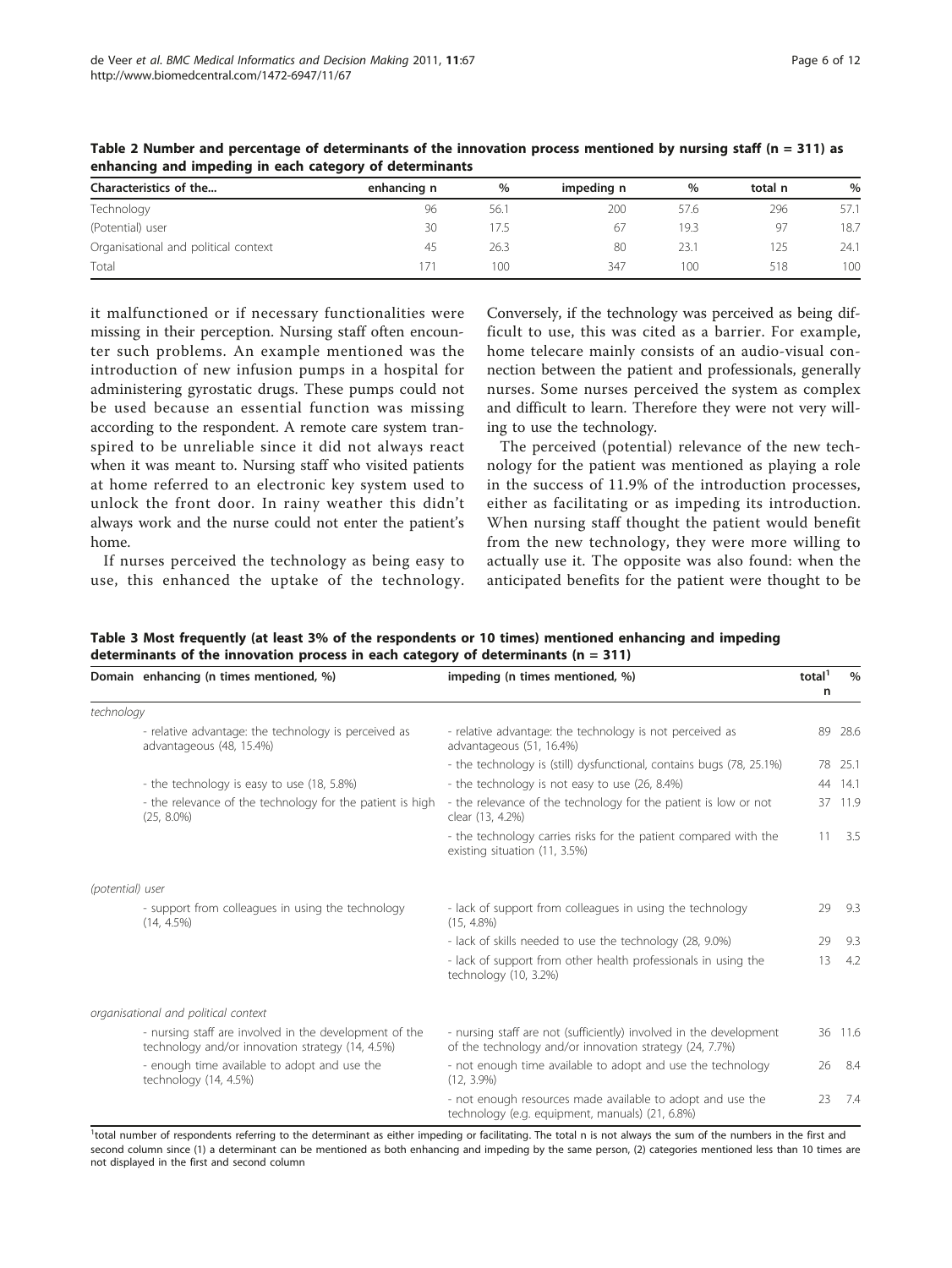low or unclear, this impeded the introduction. Although the perceived negative consequences for the patients are sometimes only temporary and the benefits will prevail after some time, the introduction is nonetheless impeded according to the respondents. In the case of the above-mentioned electronic key systems, patients will clearly benefit because a nurse can enter the house if the patient is not able to open the door. However, initially the system had serious negative consequences for some patients because nurses were confronted with patients who were anxious that the system might not be burglar-proof.

Finally, if nursing staff believed the new technology carried risks for the patient (e.g. the patient's safety), the introduction process was sometimes impeded. This was the case in a nursing home ward where patient restraints such as belts, special sheets, and wrist straps were replaced by an electronic patient monitoring system combined with psychosocial interventions. Nursing staff who believed that patients were less safe in the new situation because of a higher risk of falling were less willing to change their work practices.

#### Determinants related to the (potential) user

The respondents named three determinants related to nursing staff as being either impeding or enhancing (table [3](#page-5-0) second block). Most frequently mentioned (in 9.3% of the introduction processes) were the perceived support from colleagues and the skills needed to use the technology. If colleagues did not support the new technology, the use of the technology was more difficult. 'Enthusiastic colleagues' were reported as being a very stimulating for the adoption and use of new technology. If skills were perceived as being inadequate, the innovation process was more likely to be delayed. Some nursing staff reported having insufficient skills to handle technologies, e.g. they felt not able to manage using a computer mouse properly.

In addition to perceived support from colleagues, a perceived lack of support from other health professionals was reported as an impeding determinant.

# Determinants related to the organisational and political context

Respondents cited the involvement of nursing staff in the decision making process as being influential to the introduction of new technology (table [3,](#page-5-0) third block). Authoritative decisions (e.g. making the use of the technology compulsory) were reported to reduce the likelihood of success. This also applies to technologies that are developed without - in the eyes of the respondents-consulting the nursing staff about their needs and wishes. The opposite was likewise true: if nursing staff felt or were included in the development or choice of new technology and in the design of the innovation strategy, the innovation process was perceived as more successful.

Another determinant was the perceived time available to adopt and use the new technology. If there is enough time, nursing staff can practice with the new technology. Not enough time available for training and practice was thought to impede the introduction.

Finally, a lack of resources was sometimes mentioned as a problem. In the case of an electronic patient record system there were only a few computers available to consult the system. As a result, information was not always available and patient records were not completed. A lack of hand-held computers was also cited.

#### The innovation strategy

As already alluded to in the methods section the respondents ( $n = 311$ ) cited 339 characteristics of the innovation strategy that influenced the introduction of the new technology. Most of the characteristics  $(n =$ 216, 63.7%) were described as facilitating. The remaining characteristics ( $n = 123, 36.3\%$ ) were described as impeding. Table [4](#page-7-0) shows the characteristics mentioned.

Training and coaching is the most frequently mentioned factor associated with the successful introduction of a technological innovation (referred to by 56.3% of the respondents). If the training and coaching were perceived to be adequate this is relatively frequently cited as a facilitating factor. It was found important for example that attention is paid to how the technology can be used in daily work routines. When pro-active visits were made to nursing staff to answer possible questions about the new technology, this was highly valued. 'Train the trainer' concepts are mentioned as dangerous since insufficient application and faults are easily spread.

If a technology was accompanied by a help-desk or other kind of support system, the innovation was perceived to be used more easily. If the technology falters, it is important to have someone who can quickly solve the problem.

Nursing staff also referred to the importance of opportunities to evaluate the introduction, to share their experiences and to receive adequate feedback about the use and consequences of the new technology. If nursing staff are experiencing problems and this goes unnoticed by the organisation there is a high risk of resistance to the new technology.

What went wrong in the opinion of some respondents was the time frame of the introduction of the technology. For example the planning of training activities in relation to the use of the new technology. Sometimes several weeks or even months elapsed between training and the actual time when the technology was available for use in daily practice. The opposite was also mentioned: the technology was already available but nursing staff were not yet trained to use it properly. Some respondents mentioned that there was no time frame at all.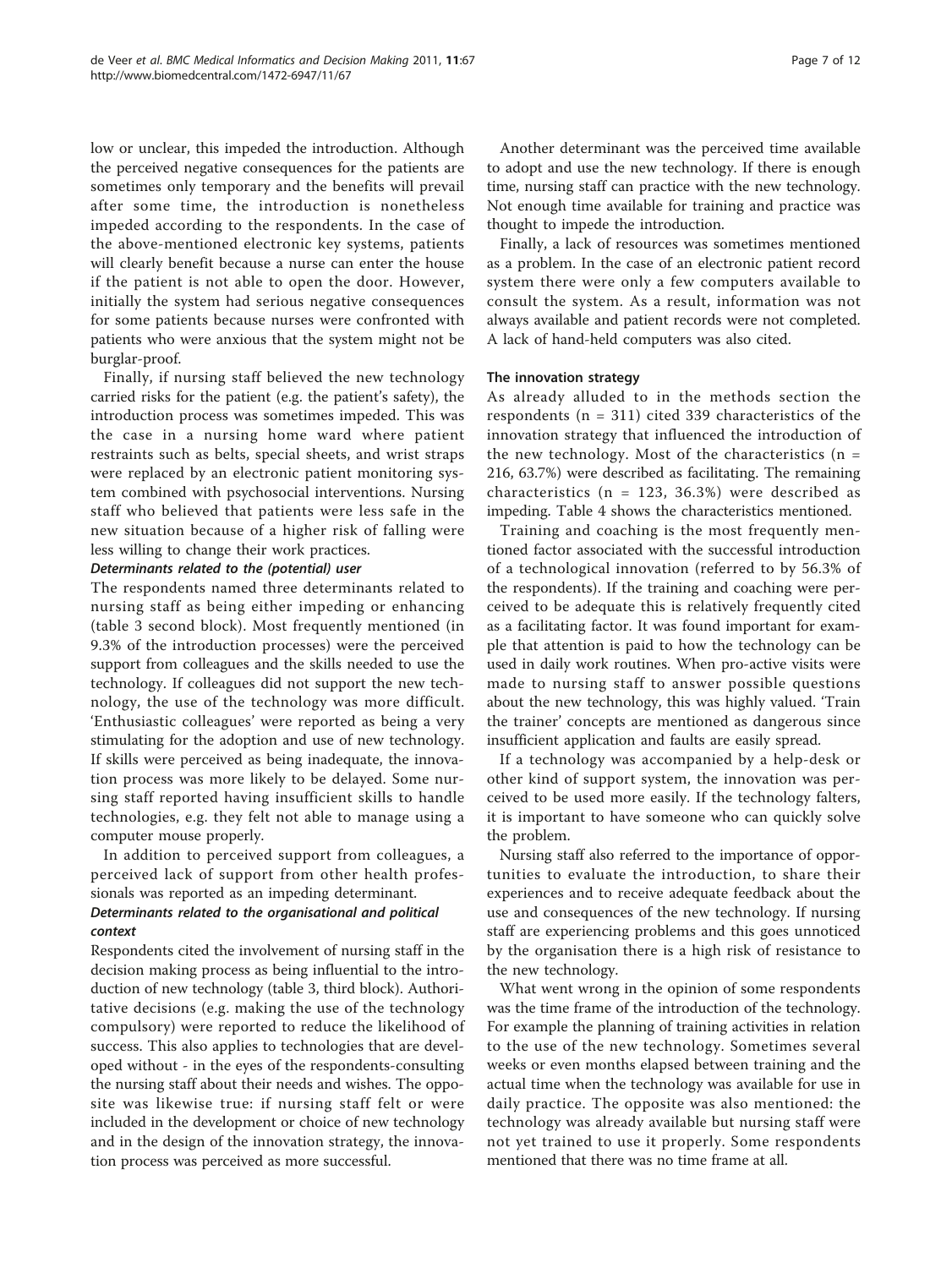| enhancing (n times mentioned, %)                                                             | impeding (n times mentioned, %)                                                                     |   | $\%$    |
|----------------------------------------------------------------------------------------------|-----------------------------------------------------------------------------------------------------|---|---------|
|                                                                                              |                                                                                                     | n |         |
| - training and coaching (131, 42.1%)                                                         | - no or inadequate training and coaching (52, 16.7%)                                                |   | 75 56.3 |
| - support system, help-desk (31, 10.0%)                                                      | - no support system, helpdesk (13, 4.2%)                                                            |   | 42 13.5 |
| - opportunities to evaluate the introduction, possibility to share<br>experiences (18, 5.8%) | - no/few opportunities to evaluate the introduction, possibility to<br>share experiences (15, 4.8%) |   | 33 10.6 |
|                                                                                              | - no adequate time frame, planning of the process (27, 8.7%)                                        |   | 31 10.0 |
| - availability of simple, effective instruction materials (13, 4.2%)                         |                                                                                                     |   | - 5.5   |
| - active promotion of the new technology (10, 3.2%)                                          |                                                                                                     |   | 4.2     |

<span id="page-7-0"></span>Table 4 Most frequently (at least 3% of 311 respondents or 10 times) mentioned enhancing and impeding characteristics of the innovation strategy

<sup>1</sup>the total n is not always the sum of the numbers in the first and second column since (1) a category can be mentioned as both enhancing and impeding by the same person, (2) categories mentioned less than 10 times are not displayed in the first and second column

Easily accessible materials are valued by nursing staff. For example a small user-guide showing the step-bystep procedure to be followed for a particular action.

Finally, respondents mentioned that the presence of leading figures who actively promote the new technology facilitates the introduction and is highly valued by nursing staff.

# Discussion

#### Strengths and limitations of the study

In the framework we used the perception of the (potential) user of a technology plays a crucial role. When e.g. dysfunctional technology is mentioned as a barrier for use, this could either mean the technology has real shortcomings (objectively) or in the eyes of the user (subjectively). In our view the perception should always be the starting point for change. Because even if we could argue that the technology technically functions well, this would not alter the uptake of the technology in most cases. This also implies that when introducing new technologies more detailed information is needed (see below). The present study only offers insight in how a large representative group of nurses perceives new technology.

Second, the determinants were derived from experiences with a broad variety of technologies in a wide range of health care settings. As a consequence, the determinants found in this study may be assumed to be generally valid. The results of the explorative analyses and also the framework/model we used suggest that in more specific settings and with a particular technology some determinants might play a more prominent role than others. In each new situation, therefore, one should analyse the determinants that could play a role in the innovation process in order to design an adequate innovation strategy for that specific context and technology and the intended users.

Third, as the study explores the perceptions of nurseusers this implies a strong emphasis on impeding and facilitating determinants on a user level. Managers, for example, may more frequently refer to determinants on a more distant, organizational and political level if they are asked the same question. However, the strength of this study is that it examines determinants as perceived by the (intended) users of new technologies. Because all respondents had experienced the introduction of a new technology, the determinants cited can be considered to be valid.

Fourth, in our questionnaire, we did not differentiate between the stages of dissemination, adoption, implementation and continuation. Fleuren et al. [[3](#page-10-0)] indicated in their study at which stages which determinants might be particularly relevant. Since the questionnaire addressed innovations that were introduced in the past three years, we felt respondents would not be able to recall reliably which determinants were particularly valid in the several stages. Besides, in daily practice the stages of adoption and implementation as well as the stages of implementation and continuation sometimes overlap. However, when coding the answers, we felt that most determinants were related to the stage of implementation.

#### Perceived dysfunctional technologies

Most identified determinants are related to the characteristics of the technology. Perceived dysfunctional technologies and bugs are the most frequently cited impeding determinants related to the technology itself. Difficulties with (using) the technology itself is also found in other studies on nurses' experiences with new technologies [[22,23](#page-11-0)]. The results differ from studies on determinants of social innovations such as medical guidelines or health promotion programmes, where most determinants are related to characteristics of the user [\[2,3](#page-10-0)].

One possible explanation might be that there is a logical sequence in the importance of determinants. Characteristics of the user, such as skills or knowledge, may be perceived as less relevant when the technology itself objectively or subjectively- fails. Therefore, technologies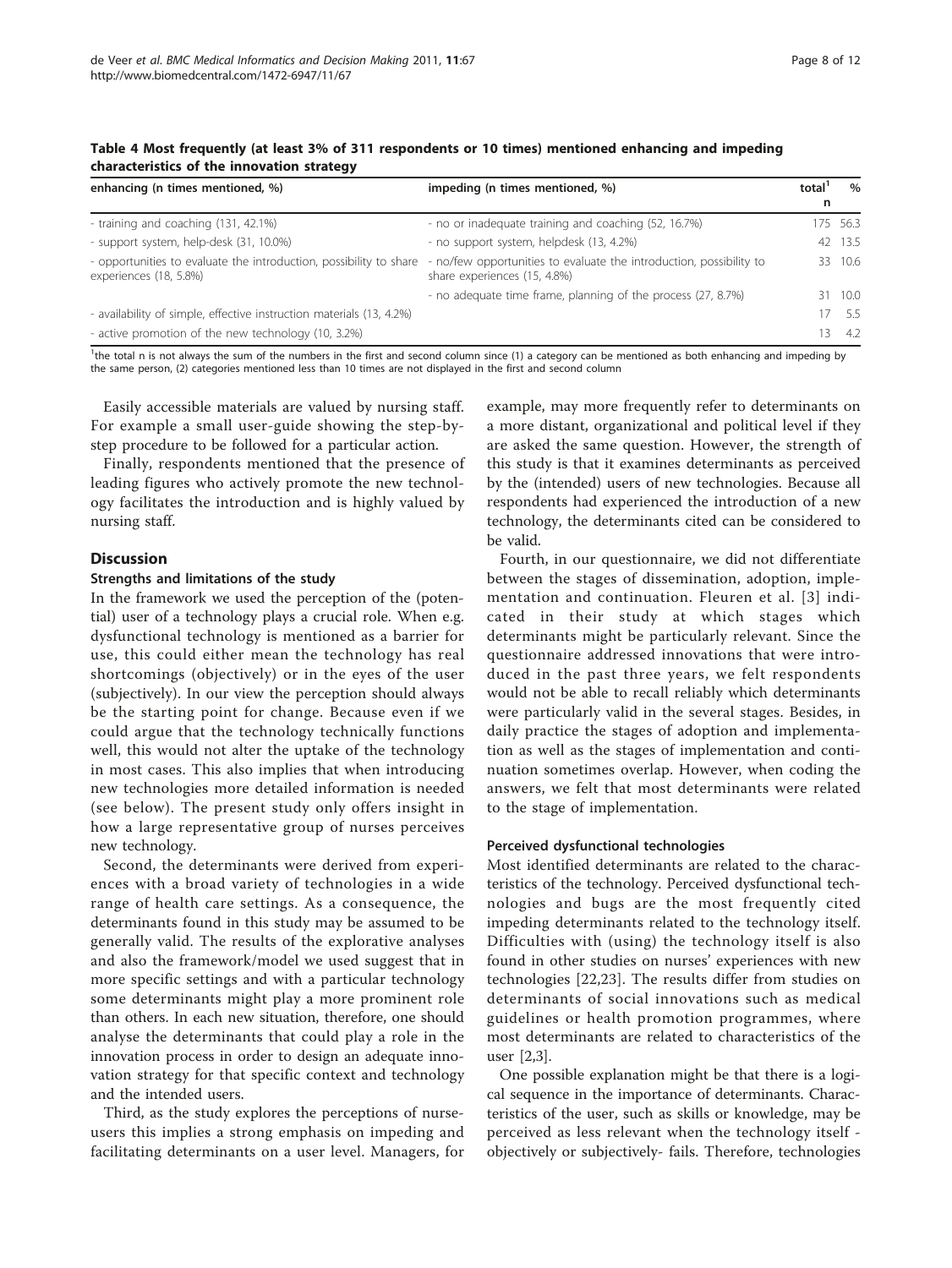should be properly tested by developers and piloted in the organization by the potential users before they are widely introduced to nurse-users. Starting off with - perceived- dysfunctional technology can also severely affect the motivation of nursing staff with regard to getting to know the new technology, and this initial bad impression can eventually obstruct the adoption decision. Nursing staff are especially concerned about the safety of their patients [[1,](#page-10-0)[24\]](#page-11-0). Dysfunctional technologies may harm the patient. Therefore, innovations that are still dysfunctional after testing should not be implemented; in such cases the technology has first to be improved and optimized.

#### Determinants of successful implementation

Besides the above mentioned malfunctioning, the current study also stresses the importance of the perceived relevance of the new technology for the patient, as well as the relative advantage in the uptake of the technology by the nursing staff.

More than half (56%) of the nurses indicate that they would like more involvement by nurses in the development of the technology and/or the innovation strategy [[1\]](#page-10-0). Remarkably, the involvement of nursing staff in the innovation strategy was not often spontaneously mentioned as a determinant of successful implementation. This could imply that the involvement of nurses in innovation processes has been low and has therefore led to a mismatch between determinants and innovation strategy and consequently, to a rather negative evaluation of the introduction of new technologies by the nurse-users. Implementation theories and research indicate that involving future users early on in the innovation process is a condition sine qua non [[2,9,14,](#page-10-0)[23\]](#page-11-0).

Finally, respondents often stressed the importance of training and coaching, which corresponds to the impeding role of lack of skills. However, training and coaching are usually not sufficient when implementing innovations; multifaceted strategies often appear to be more effective [\[17](#page-10-0),[25](#page-11-0)]. Besides, training and coaching will not solve the problem of dysfunctional technology. So, first the technology should be properly tested and piloted in the organization. In addition, training, coaching and the presence of a help-desk or support system facilitate the adoption and use of a new technology [\[26\]](#page-11-0). After the initial introduction nursing staff want opportunities to share their experiences and evaluate the introduction. A strategy based on an analysis of determinants with a well-considered time schedule will positively influence the innovation process.

These determinants are also found in models that are tailored to the individual acceptance and usage of information systems such as the widely used technology acceptance model (TAM) [[27,28\]](#page-11-0) and the more recently introduced Unified Theory of Acceptance and Use of Technology (UTAUT) [[29\]](#page-11-0). For instance, in TAM the core determinants are perceived usefulness and perceived ease of use. Relative advantage and relevance for the patient correspond to perceived usefulness in TAM, and ease of use is also a concept in TAM. Other empirical findings also show that the individual's perceptions of the characteristics of a technology are important determinants of technology acceptance [[30,31\]](#page-11-0).

In the case of mandatory tasks, which usually apply to nurses, the TAM includes the subjective norm as a predictor for intention to use a technology [[29](#page-11-0)]: this corresponds to the role of colleagues and other health professionals in the innovation process in our study. Perceived support from colleagues or other health professionals was cited frequently. Obviously, nursing staff need collegial support when using a new technology. In cases where the new technology is to be used in multidisciplinary health care settings, such as hospitals, support from other professional disciplines (e.g. doctors) is also necessary. Although there is little evidence of the importance of team characteristics and team directed strategies in relation to the introduction of innovations, particularly in nursing [[32\]](#page-11-0), research suggests that these may be relevant in a general sense [[25](#page-11-0)].

#### Recommendations

On the basis of the conclusions and critical reflection, we would like to make some recommendations. First, nursing staff should be more involved in the first place in order to understand whether the technology has any relevance for the user or the end-user (patient/client), and subsequently when it is developed. This is a condition sine qua non, which is generally known but often omitted due to lack of financial recourses or time constraints.

Second, as nursing staff frequently mentioned malfunctioning technologies, this means that new technologies should be thoroughly pilot-tested in daily practice before they are even introduced. Technologies should be pilot-implemented in daily practice. This is the standard procedure for many clinical guidelines. A determinant analysis is performed with the final draft of the guideline by asking the potential users for example to "test" the final draft in daily practice for a brief period of time. The guidelines are adapted to the results and the results show what innovation strategies should be developed for national dissemination, adoption and implementation.

Third, involving nursing staff in analysing which specific determinants play a role is important to enhance the likelihood of addressing the right determinants. As these determinants are identified by the nurse-users themselves, they may be able to have a profound influence on the success of the innovation process. Many theories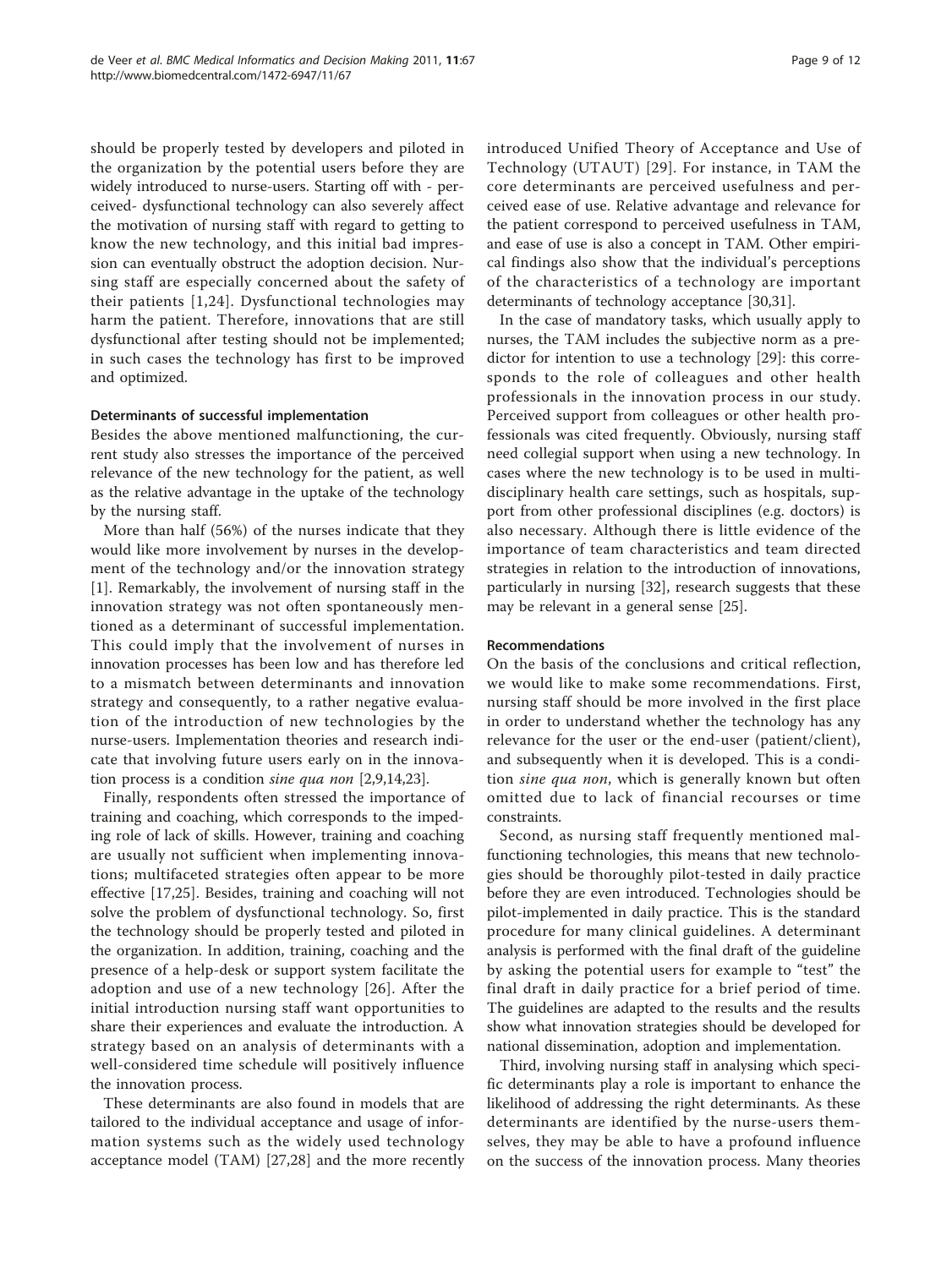can provide a starting point for developing innovation strategies to change the determinants that have been shown to be relevant for the successful introduction of the technology [\[4\]](#page-10-0), and these should be prioritised. Subsequently, the potential users, in this case nursing staff, should be involved in organising and operationalising the theory into practical strategies. Involving nursing staff, for example in choosing the kind of training required is crucial, since nurses are best at indicating what they don't know or which important skills they are missing.

# Conclusion

The article offers insight in how a large group of nurseusers perceives new technologies. The primary conclusion is that the introduction of new technologies is common practice in nursing care in the Netherlands, as half of our respondents experienced the introduction of a technological innovation in the last three years. Electronic information systems, technologies for providing distant care and medical devices were the new technologies most often mentioned by nursing staff.

A second conclusion is that there is still a long way to go in regard to managing the introduction of new technologies, as only half of the introduction processes were positively rated by nursing staff.

Thirdly, it can be concluded that characteristics of the technology itself were the most frequently cited determinants impeding actual use. The characteristics of the nurses who use the new technology and the organisational and political environment are also perceived to play a role in either facilitating or impeding the uptake of new technologies.

#### Appendix: Description of the determinants\*

Source: Fleuren et al. [\[3\]](#page-10-0)

#### Determinants related to the innovation\*\*

1 Extent to which the procedures/guidelines of the innovation are clear

2 Compatibility: degree to which the innovation is perceived as consistent with existing work procedures

3 Trialabitity: extent to which the innovation can be subjected to trial

4 Relative advantage: extent to which the innovation is perceived as advantageous

5 Observability: degree to which the results of the innovations are observable to the health professional

6 Extent to which the innovation is appealing to use

7 Relevance of the innovation for the patient: extent to which the innovation has added value

8 Extent to which the innovation carries risks to the patient compared with the existing situation

9 Frequency of using the innovation: high, low

10 Health professionals are involved in the development of the innovation

# Determinants related to the adopting person/user/health professional

11 Support from/of colleagues in implementing the innovation

12 Support from/of other health professionals in implementing the innovation

13 Support from/of their supervisors in the department/organisation as to the implementation of the innovation

14 Support from/of higher management in the organisation as to the implementation of the innovation

15 Extent to which colleagues implement the innovation (modelling)

16 Extent to which the health professional has the skills needed to implement the innovation

17 Extent to which the health professional has the knowledge needed to implement the innovation

18 Self-efficacy: confidence to perform the behaviour needed to implement the innovation

19 Extent to which ownership by the health professionals is perceived

20 Extent to which the innovation fits the perceived task orientation of the health professional

21 Extent to which the health professional expects that the patient will co-operate in the innovation

22 Extent to which the health professional expects that the patient will be satisfied with the innovation

23 Extent to which the health professional suffers from work-related stress

24 Extent to which goals of health professionals with respect to the innovation are contradictory

25 Extent to which the health professional has ethical problems with the innovation

# Determinants related to the organisation

26 Decision making process and procedures in the organisation: top-down or bottom-up/participatory

27 Hierarchical structure: extent to which decision making process is formalised through hierarchical procedures

28 Formal reinforcement by management to integrate innovation into organisational policies

29 Organisational size (number of employees): large, medium size, small

30 Functional structure (task oriented) versus product structure (output oriented)

31 Relationship with other departments or organisations: inward-looking or outreaching

32 Nature of the collaboration between departments, being involved in the innovation

33 Staff turnover: high, average, low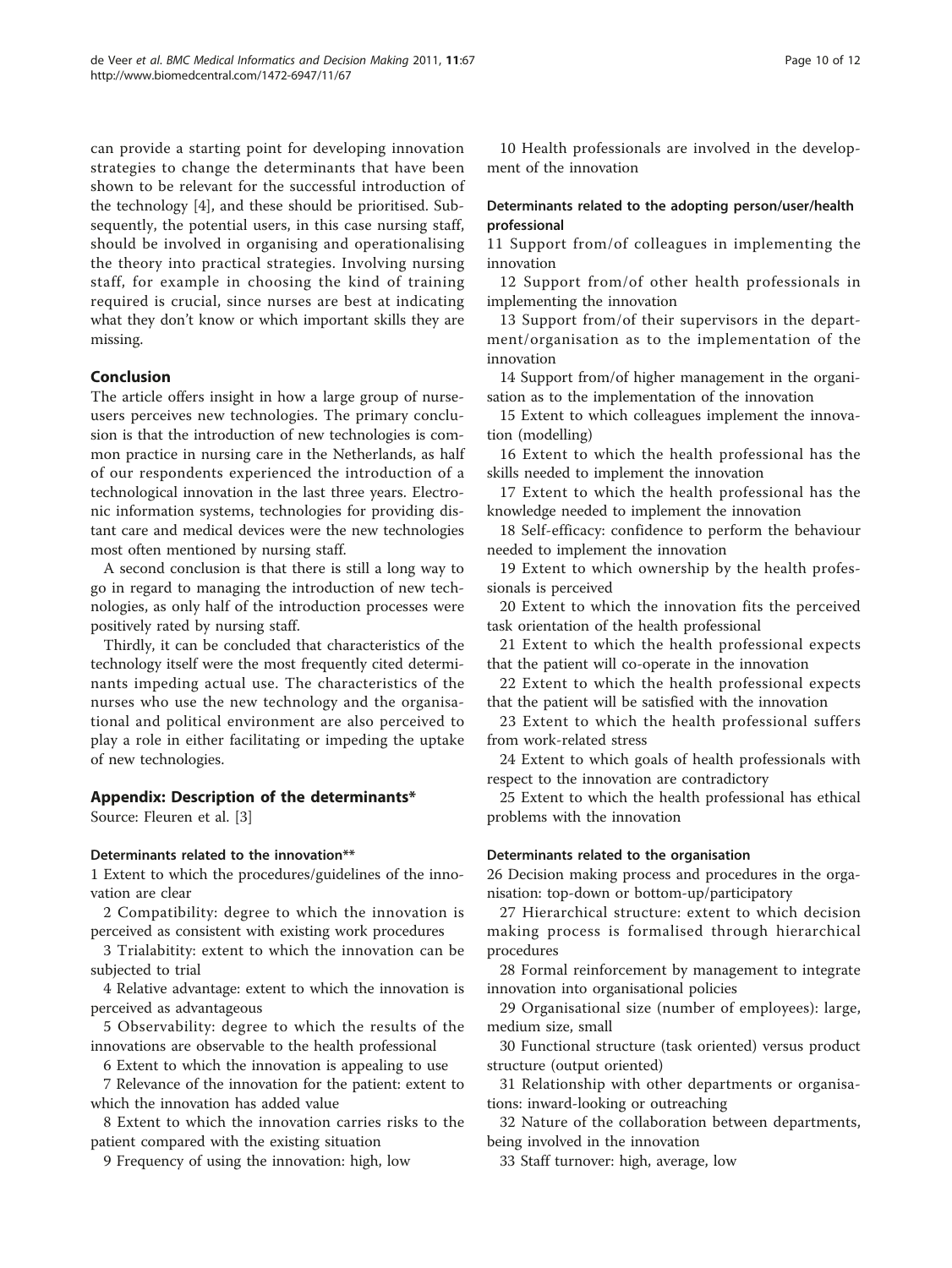<span id="page-10-0"></span>34 Degree of staff capacity in organisation or department which implements the innovation

35 Available expertise, in relation to the innovation in the organisation or department

36 Logistical procedures related to the innovation, e.g. logistical problems in scheduling patients

37 Number of potential users to be reached: many, few

38 Financial resources made available for implementing the innovation \*\*

39 Reimbursement for health professionals/organisations to facilitate extra effort in applying the innovation \*\*

40 Other resources made available for implementing the innovation (e.g. equipment, manuals) \*\*

41 Administrative support available to the users (health professionals) of the implementation

42 Time available to implement the innovation

43 Availability of staff responsible for co-ordinating implementation in the organisation/department

44 Opinion leader who influences opinions of others in the organisation or department (not the co-ordinator)

#### Determinants related to the socio-political context

45 Willingness of the patient to co-operate with the innovation

46 Degree to which the patient is aware of the health benefits of the innovation

47 Patient doubts concerning the health professional's expertise and competence with respect to the innovation

48 Financial burden of the innovation imposed on the patient (e.g. no insurance cover)

49 Patient discomfort (physical or emotional) as a result of the innovation

50 The extent, to which the innovation fits into existing rules, regulations and legislation

For the purpose of the present study extended by a new determinant 'Functionality of the technology (malfunctioning, bugs)'

\*\* These determinants can also be classified as determinants related to the socio-political context

# Additional material

[Additional file 1: P](http://www.biomedcentral.com/content/supplementary/1472-6947-11-67-S1.DOC)art of the questionnaire on the introduction of new Technologies. Nursing Staff Panel. Translation of the questions answered by the respondents.

#### Acknowledgements

This research was financed by the Dutch Ministry of Health, which had an advisory role in putting forward suggestions about the research questions and subjects that were part of the questionnaire. The Ministry has no interest in whatever directions the results are pointing to. The opinions expressed in this article are those of the authors.

#### Author details

<sup>1</sup>The Netherlands Institute for Health Services Research (NIVEL), P.O. Box 1568, 3500 BN Utrecht, the Netherlands. <sup>2</sup>TNO, Leiden, the Netherlands.<br><sup>3</sup>Department of Public and Occupational Health, EMGO Institute for He <sup>3</sup>Department of Public and Occupational Health, EMGO Institute for Health and Care Research (EMGO+) of the VU University Medical Center Amsterdam, the Netherlands.

#### Authors' contributions

AdV and AF were the principal investigators and were responsible for the study concept and design, interpretation of data and preparation of the manuscript. NB was responsible for the analyses. MF and AdV coded the answers on the open ended questions. MF and NB wrote parts of the manuscript. All authors read and approved the final manuscript.

#### Competing interests

The authors declare that they have no competing interests.

#### Received: 28 March 2011 Accepted: 27 October 2011 Published: 27 October 2011

#### References

- 1. de Veer AJE, Francke AL: Ervaringen van verpleegkundigen en verzorgenden met nieuwe technologieën in de zorg. Resultaten van de peiling onder de leden van het panel Verpleging en Verzorging Utrecht: NIVEL; 2009.
- Greenhalgh T, Robert G, Macfarlane F, Bate P, Kyriakidou O: Diffusion of innovations in service organizations: systematic review and recommendations. Milbank Q 2004, 82:581-629.
- 3. Fleuren MAH, Wiefferink CH, Paulussen TGWM: Determinants of innovation within health care organizations: Literature review and Delphi-study. Int J Qual Health Care 2004, 16:107-123.
- Bartholomew LK, Parcel GS, Kok G, Gottlieb NH: Planning health promotion programs: an intervention mapping approach San Francisco: Jossey-Bass; 2006.
- 5. Grol R, Wensing M, Eccles M: Improving patient care: The Implementation of Change in Clinical Practice Edinburgh: Elsevier; 2005.
- 6. Glasgow RE, Vogt TM, Boles SM: Evaluating the public health impact of health promotion interventions: the RE-AIM framework. Am J Public Health 1999, 89:1322-1327.
- 7. RE-AIM. [\[http://re-aim.org](http://re-aim.org)].
- 8. Fullan M: The new meaning of educational change New York: Teachers College Press; 2007.
- 9. Rogers EM: Diffusion of innovations. 5 edition. New York: Free Press; 2003.
- 10. Wiefferink CH, Poelman J, Linthorst M, Vanwesenbeeck I, van Wijngaarden JCM, Paulussen TGW: Outcomes of a systematically designed strategy for the implementation of sex education in Dutch secondary schools. Health Educ Res 2005, 20:323-333.
- 11. Crone MR, Verlaan M, Willemsen MC, Van Soelen P, Reijneveld SA, Paulussen TG: Sustainability of the prevention of passive infant smoking within well-baby clinics. Health Educ Behav 2006, 33:178-196.
- 12. Fleuren MAH, Dusseldorp E, Van den Bergh SAM, Vlek JFM, Wildschut J, Van den Akker ME, Wijkel D: Implementation of a shared care guideline for back pain: effect on unnecessary referrals. Int J Qual Health Care 2010, 22:415-420.
- 13. Vlemmix F, Rosman AN, Fleuren MAH, Rijnders MEB, Beuckens A, Haak MC, Akerboom BMC, Bais JMJ, Kuppens SMI, Papatsonis DN, Opmeer BC, Van der Post JAM, Mol BWJ, Kok M: Implementation of the external cephalic version in breech delivery. Dutch national implementation study of external cephalic version. BMC Pregnancy Childbirth 2010, 10:20.
- 14. Grol R, Wensing M: What drives change: barriers and incentives to achieving evidence based practice. Med J Australia 2004, 180:57-60.
- 15. Aarts J, Doorewaard H, Berg M: Understanding Implementation: the Case of a computerized Physician Order Entry System in a Large Dutch University Medical Center. J Am Med Inform Assoc 2004, 11(3):207-216.
- 16. Hong KK, Kim YG: The critical success factors for ERP implementation: an organizational fit perspective. Information and Management 2002, 40:25-40.
- 17. Ludwick DA, Doucette J: Adopting electronic medical records in primary care: lessons learned from health information systems implementation experience in seven countries. Int J Med Inf 2009, 78(1):22-31.